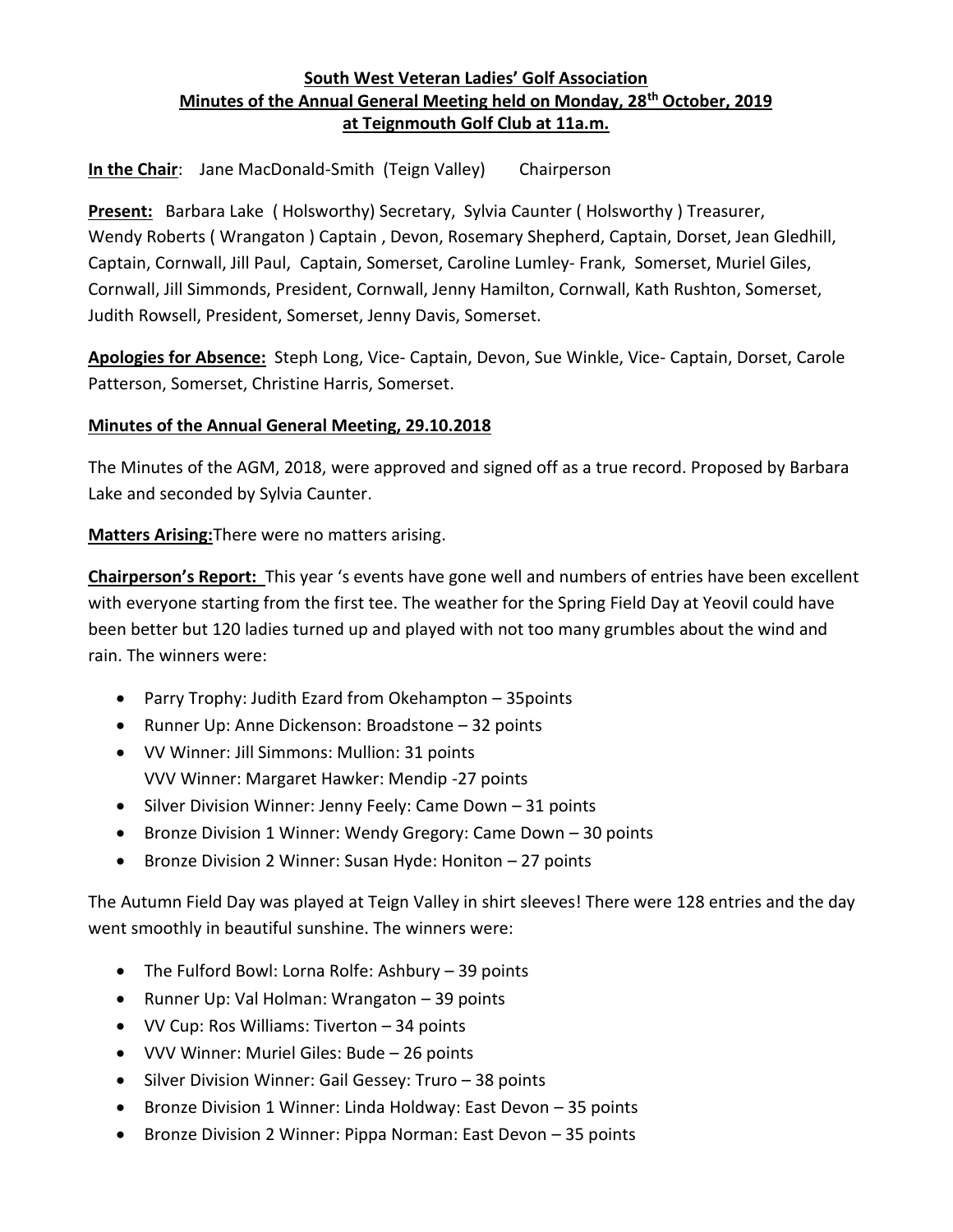Jill Boquet from Wells had a hole in one and was presented with a bottle of Prosecco and some golf balls.

Both Yeovil and Teign Valley looked after us extremely well both in the clubhouse and on the course and the food at both clubs excellent.

The Raffle at both events was held in aid of the Devon and Cornwall Air Ambulances and raised £ 504.20p giving each £252.10p( the 20p was found on the floor!) As Sylvia owes her life to the swift action of the Cornwall Air Ambulance and crew, we felt it was an appropriate Cause. Next year the proceeds will be given to the Dorset and Somerset Air Ambulances.

Before I hand over to Sylvia I would like to say how much I have appreciated the work, support and friendship given to me by Barbara and Sylvia over the last year. They have made the whole experience extremely pleasurable.

### **Treasurer's Report**:

Two items were purchased for future use: Table stands for the Prize envelopes and a sturdy box for storage of the flag, table cloth and files. The opening balance was £3164.53 and the closing balance was £3348.05. The business account opened at £2552.00 and closed at £2553.05. With increased entries in both field days we were able to increase the amount paid out in prizes and to purchase the raffle prizes and donate all raffle income to Devon and Cornwall air ambulances.

#### **Presentation of Trophy:**

The Inter-County Shield was closely fought once more with Cornwall being this years winner on count back to individual games won. Jane presented the shield to Jean Gledhill, Captain of Cornwall.

#### **Details of 2020 Field Days:**

# **Spring Field day will be at Weston Super Mare Golf Club, Somerset, on Thursday, 2nd April Autumn Field day will be at Trethorne Golf Club, Cornwall, on Monday, 21st September.**

There is a new design for the posters and the entry forms have been revised. In future start sheets will be sent to all Captains to post on their county websites. If anyone requires an individual copy, they can still send an SAE. The start sheets should be on the websites about 4 weeks prior to the event.

There was discussion regarding playing groups. Although no minutes were found to this effect in the official files, it was agreed in 2012 that playing groups, where possible should be a mix of counties: I.e. two players from one county and two from another. This did not happen this year as the secretary used distance to travel as her guide to start times. In 2020 it has been agreed that entries will be mixed unless a request to the contrary is received.

These two things will be written into the secretary's duties.